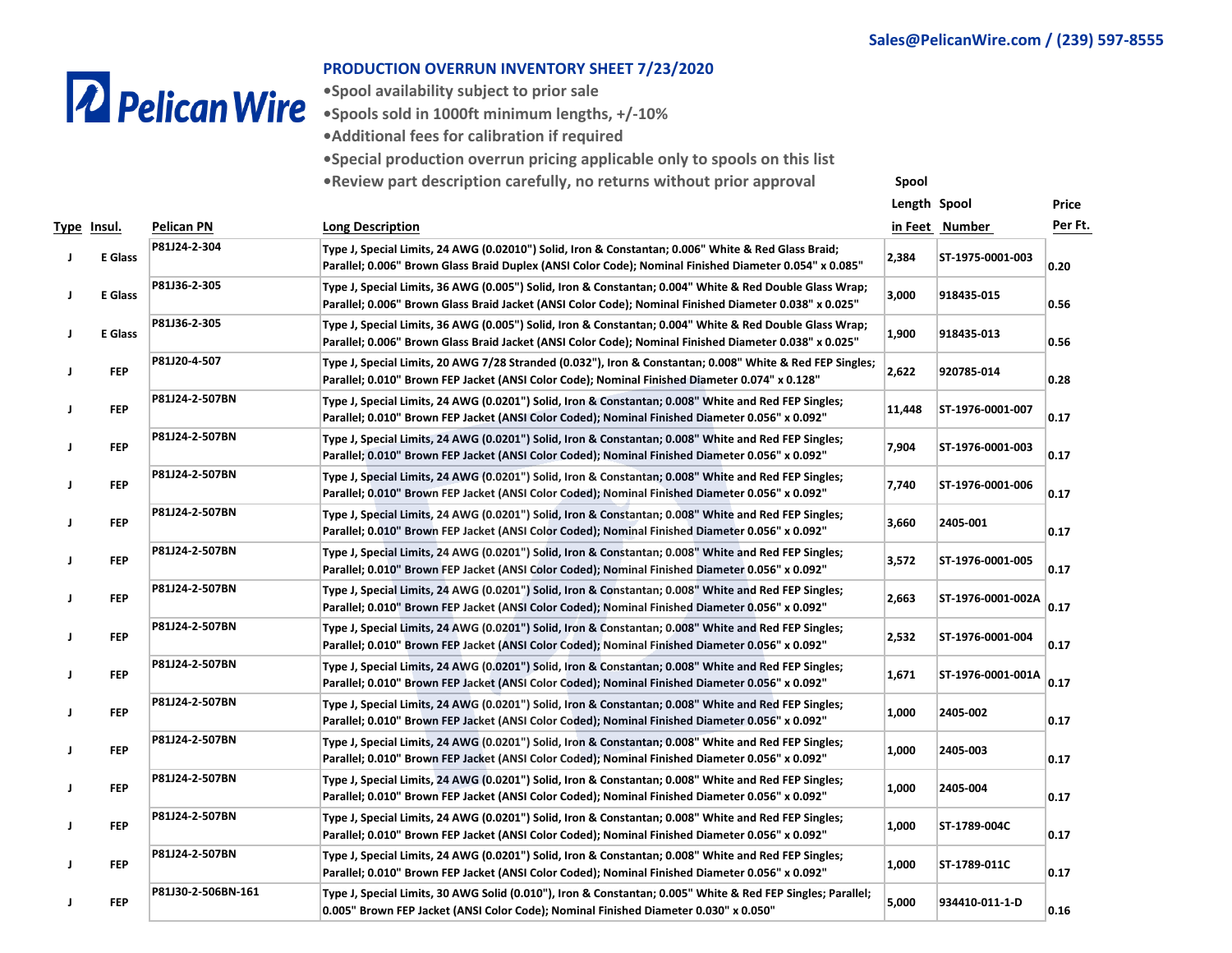| J  | <b>PFA</b>  | P81J24-2-PFASINGEXTBK     | Type J, Special Limits, 24 AWG Solid (0.0201"), Iron & Constantan; Black PFA Single Extrusion Jacket; 260°C<br>Temperature Rating; Nominal Finish Diameter 0.042" x 0.076" +/-0.004"                                                                      | 1,000  | E946526-004      | 0.11 |
|----|-------------|---------------------------|-----------------------------------------------------------------------------------------------------------------------------------------------------------------------------------------------------------------------------------------------------------|--------|------------------|------|
| J  | PFA         | P81J24-2-PFASINGEXTBK     | Type J, Special Limits, 24 AWG Solid (0.0201"), Iron & Constantan; Black PFA Single Extrusion Jacket; 260ºC<br>Temperature Rating; Nominal Finish Diameter 0.042" x 0.076" +/-0.004"                                                                      | 967    | E946526-005      | 0.11 |
| J  | <b>PFA</b>  | P81J24-4-516              | Type J, Special Limits, 24 AWG 7/32 Stranded (0.024"), Iron & Constantan; 0.008" White & Red PFA Singles;<br>Parallel; 0.010" Brown PFA Duplex (ANSI Color Code); Nominal Finish Diameter 0.060" x 0.100"                                                 | 1,000  | E933602-012      | 0.32 |
| J  | <b>PFA</b>  | P81J28-2-PFASINGEXT.015RD | Type J, Special Limits, 28 AWG Solid (0.0126"), Iron & Constantan; 0.015" Red PFA Single Extrusion; Nominal<br>Finished Diameter 0.046" X 0.076"                                                                                                          | 1,170  | E946427-004      | 0.13 |
| J  | <b>ETFE</b> | P81J20-4-515SSOB          | Type J, Special Limits, 20 AWG (0.038") 7/28 Stranded, Iron & Constantan, 0.010" White and Red ETFE;<br>Twisted Pair; 0.010" Brown ETFE Jacket, Stainless Steel Overbraid (ANSI Color Code) Nominal Finished<br>Diameter 0.156"                           | 1,034  | E937406-008      | 0.39 |
| JN | <b>FFP</b>  | P81JN24-0-FEPRD           | Type JN, Special Limits, 24 AWG Solid (0.0201"), Constantan; 0.008" Red FEP; Nominal Finished Diameter<br>0.036"                                                                                                                                          | 990    | 946344-004       | 0.07 |
| JP | <b>FEP</b>  | P81JP24-0-FEPWT           | "Type JP, Special Limits, 24 AWG Solid (0.0201"), Iron; 0.008" White FEP; Nominal Finished Diameter 0.036                                                                                                                                                 | 1,100  | 947570R-001      | 0.07 |
| JP | <b>FFP</b>  | P81JP30-0-FEPWT           | Type J, 30 AWG (0.010") Solid, Iron; 0.005" White FEP; Nominal Finished Diameter 0.020"                                                                                                                                                                   | 1,666  | 917754REPL-005-1 | 0.15 |
| K  | E Glass     | P82K22-4-305              | Type K, Special Limits, 22 AWG 7/30 Stranded (0.030"), Chromel & Alumel; 0.004" Yellow & Red Double<br>Glass Serve Singles; Parallel; 0.006" Brown Glass Braid Jacket with Yellow Tracers (ANSI Color Code);<br>Nominal Finished Diameter 0.050" x 0.088" | 3,911  | 917185-019       | 0.23 |
| К  | E Glass     | P82K22-4-305              | Type K, Special Limits, 22 AWG 7/30 Stranded (0.030"), Chromel & Alumel; 0.004" Yellow & Red Double<br>Glass Serve Singles; Parallel; 0.006" Brown Glass Braid Jacket with Yellow Tracers (ANSI Color Code);<br>Nominal Finished Diameter 0.050" x 0.088" | 3,891  | 917185-021       | 0.23 |
| К  | E Glass     | P82K22-4-305              | Type K, Special Limits, 22 AWG 7/30 Stranded (0.030"), Chromel & Alumel; 0.004" Yellow & Red Double<br>Glass Serve Singles; Parallel; 0.006" Brown Glass Braid Jacket with Yellow Tracers (ANSI Color Code);<br>Nominal Finished Diameter 0.050" x 0.088" | 3,704  | 917185-023       | 0.23 |
| К  | E Glass     | P82K22-4-305              | Type K, Special Limits, 22 AWG 7/30 Stranded (0.030"), Chromel & Alumel; 0.004" Yellow & Red Double<br>Glass Serve Singles; Parallel; 0.006" Brown Glass Braid Jacket with Yellow Tracers (ANSI Color Code);<br>Nominal Finished Diameter 0.050" x 0.088" | 2,262  | 917185-020       | 0.23 |
| Κ  | E Glass     | P82K22-4-305              | Type K, Special Limits, 22 AWG 7/30 Stranded (0.030"), Chromel & Alumel; 0.004" Yellow & Red Double<br>Glass Serve Singles; Parallel; 0.006" Brown Glass Braid Jacket with Yellow Tracers (ANSI Color Code);<br>Nominal Finished Diameter 0.050" x 0.088" | 1,840  | 917185-018       | 0.23 |
| К  | E Glass     | P82K22-4-305              | Type K, Special Limits, 22 AWG 7/30 Stranded (0.030"), Chromel & Alumel; 0.004" Yellow & Red Double<br>Glass Serve Singles; Parallel; 0.006" Brown Glass Braid Jacket with Yellow Tracers (ANSI Color Code);<br>Nominal Finished Diameter 0.050" x 0.088" | 1,176  | 917185-025       | 0.23 |
| Κ  | E Glass     | P82K24-4-304              | Type K, Special Limits, 24 AWG 7/32 Stranded (0.024"), Chromel & Alumel; 0.006" Yellow & Red Glass Braid<br>Singles; Parallel; 0.006" Brown with Yellow Tracer Glass Braid Jacket (ANSI Color Code); Nominal Finished<br>Diameter 0.048" x 0.084"         | 3,070  | 906885-051       | 0.28 |
| ĸ  | E Glass     | P82K24-4-304              | Type K, Special Limits, 24 AWG 7/32 Stranded (0.024"), Chromel & Alumel; 0.006" Yellow & Red Glass Braid<br>Singles; Parallel; 0.006" Brown with Yellow Tracer Glass Braid Jacket (ANSI Color Code); Nominal Finished<br>Diameter 0.048" x 0.084"         | 1,719  | 906885-009       | 0.28 |
| К  | E Glass     | P82K24-4-304              | Type K, Special Limits, 24 AWG 7/32 Stranded (0.024"), Chromel & Alumel; 0.006" Yellow & Red Glass Braid<br>Singles; Parallel; 0.006" Brown with Yellow Tracer Glass Braid Jacket (ANSI Color Code); Nominal Finished<br>Diameter 0.048" x 0.084"         | 1,244  | ST-1801-0001-003 | 0.28 |
| K  | E Glass     | P82K40-2-305              | Type K, Special Limits, 40 AWG Solid (0.0031"), Chromel & Alumel; 0.005" Yellow & Red Double Glass Serve<br>Singles; Parallel; 0.006" Brown Glass Braid Jacket (ANSI Color Code); Nominal Finished Diameter 0.028" x<br>0.041"                            | 2,900  | 925470-009       | 0.63 |
| Κ  | <b>FEP</b>  | P82K28-2-506BL-JIS        | Type K, Special Limits, 28 AWG Solid (0.0126"), Chromel & Alumel; 0.005" (+)Red & (-)White FEP; Parallel;<br>0.005" BLUE FEP Jacket (JIS Color Code) Nominal Finished Diameter 0.033" x 0.056"                                                            | 12,997 | 946269R-031      | 0.12 |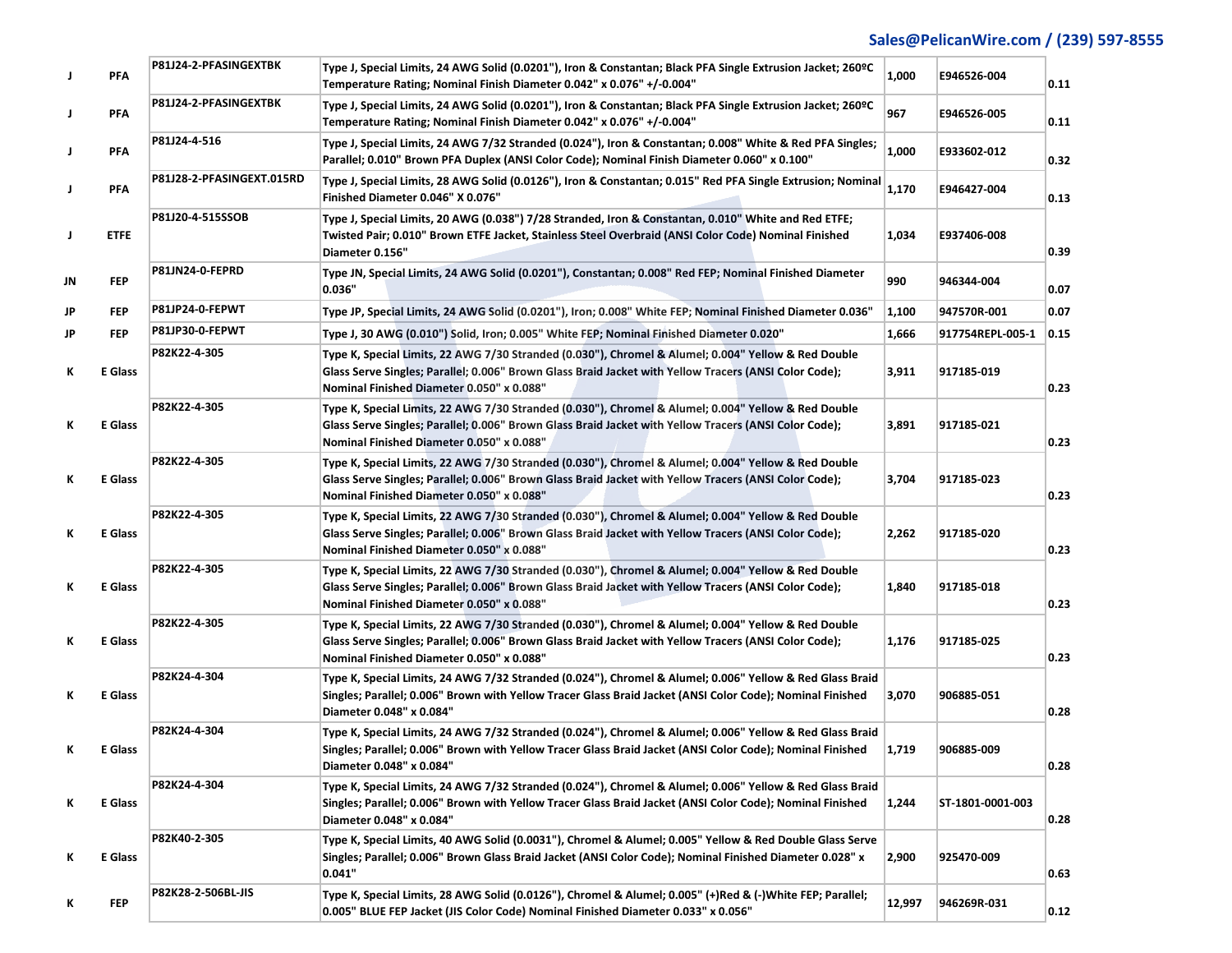| Κ  | <b>FFP</b>  | P82K36-2-516-013GN     | Type K, Special Limits, 36 AWG (0.005") Solid, Chromel & Alumel; 0.003" Yellow & Red PFA; Parallel; 0.005"<br>Green PFA Jacket; Nominal Finished Diameter 0.032" x 0.021"                                                                     | 900   | 946550-002      | 0.27 |
|----|-------------|------------------------|-----------------------------------------------------------------------------------------------------------------------------------------------------------------------------------------------------------------------------------------------|-------|-----------------|------|
| Κ  | <b>FFP</b>  | P82K36-2-516-018PK     | Type K, Special Limits, 36 AWG (0.005") Solid, Chromel & Alumel; 0.003" Yellow & Red PFA Singles; Parallel;<br>0.005" Pink PFA Jacket; Nominal Finished Diameter 0.021" x 0.032"                                                              | 1,000 | 946555-005      | 0.27 |
| Κ  | PFA         | P82K20-2-516           | Type K, Special Limits, 20 AWG Solid (0.032"), Alumel & Chromel; 0.008" Red & Yellow PFA Singles; Parallel;<br>0.010" Brown PFA Duplex; Nominal Finish Diameter 0.068" x 0.116"                                                               | 4,000 | 923745-008      | 0.43 |
| Κ  | PFA         | P82K20-2-516           | Type K, Special Limits, 20 AWG Solid (0.032"), Alumel & Chromel; 0.008" Red & Yellow PFA Singles; Parallel;<br>0.010" Brown PFA Duplex; Nominal Finish Diameter 0.068" x 0.116"                                                               | 4,000 | 923745-009      | 0.43 |
| К  | PFA         | P82K24-4-PFATCOBPFAYL  | Type K, Special Limits, 24 AWG 7/32 Stranded (0.024"), Chromel & Alumel; 0.008" Yellow & Red PFA<br>Singles; Twisted Pair with Binder Tape; 0.010" Tin Plated Copper Overbraid; 0.012" Yellow PFA Jacket;<br>Nominal Finished Diameter 0.127" | 974   | E937612-014     | 0.29 |
| Κ  | <b>PVC</b>  | P82K24-8-502-002       | Type K, Extension Grade, Special Limits, 24 AWG (0.024") 7/32 Stranded, Chromel & Alumel; 0.007" Yellow<br>& Red PVC; Parallel; 0.010" Yellow Easy Strip PVC Jacket (ANSI Color Code) Nominal Finished Diameter<br>0.096" x 0.058"            | 3,491 | 60007-0001-0001 | 0.17 |
| ΚN | P300        | P82KN24-0-P300RD       | Type KN, 24 AWG Solid (0.0201"), Alumel; 0.005" Red P300 (ANSI Color Code); Nominal Finished Diameter<br>0.030"                                                                                                                               | 3,993 | 921960-008      | 0.09 |
| ΚN | P300        | P82KN24-0-P300RD       | Type KN, 24 AWG Solid (0.0201"), Alumel; 0.005" Red P300 (ANSI Color Code); Nominal Finished Diameter<br>0.030"                                                                                                                               | 3,265 | 921960-007      | 0.09 |
| КP | P300        | P82KP24-0-P300BL       | Type KP, Special Limits, 24 AWG Solid (0.0201"), Chromel; 0.005" Blue P300 Insulation; Nominal Finished<br>Diameter 0.030"                                                                                                                    | 4,313 | E933185-008     | 0.09 |
| КP | P300        | P82KP24-0-P300BL       | Type KP, Special Limits, 24 AWG Solid (0.0201"), Chromel; 0.005" Blue P300 Insulation; Nominal Finished<br>Diameter 0.030"                                                                                                                    | 3,599 | E933185-012     | 0.09 |
| КP | P300        | P82KP24-0-P300BL       | Type KP, Special Limits, 24 AWG Solid (0.0201"), Chromel; 0.005" Blue P300 Insulation; Nominal Finished<br>Diameter 0.030"                                                                                                                    | 2,571 | E933185-011     | 0.09 |
| КP | P300        | P82KP24-0-P300LTGN     | Type KP, Special Limits, 24 AWG Solid (0.0201"), Chromel; 0.005" Light Green P300 Insulation; Nominal<br><b>Finished Diameter 0.030"</b>                                                                                                      | 5,667 | E933195-006     | 0.09 |
| КP | PFA         | P82KP40-0-PFA-.0027BL  | Type KP, Special Limits, 40 AWG Solid (0.0031"), Chromel; 0.0027" Blue PFA; Nominal Finished Diameter<br>$0.0085" +/- 0.0015"$                                                                                                                | 8,638 | 934051-039      | 0.28 |
| КP | PFA         | P82KP40-0-PFA-.0027BL  | Type KP, Special Limits, 40 AWG Solid (0.0031"), Chromel; 0.0027" Blue PFA; Nominal Finished Diameter<br>$0.0085" +/- 0.0015"$                                                                                                                | 2,873 | 934051-038      | 0.28 |
| КP | PFA         | P82KP40-0-PFA-.0027BN  | Type KP, Special Limits, 40 AWG Solid (0.0031"), Chromel; 0.0027" Brown PFA; Nominal Finished Diameter<br>$0.0085" +/- 0.0015"$                                                                                                               | 5,600 | 934045-039      | 0.28 |
| КP | PFA         | P82KP40-0-PFA-.0027BN  | Type KP, Special Limits, 40 AWG Solid (0.0031"), Chromel; 0.0027" Brown PFA; Nominal Finished Diameter<br>$0.0085" +/-0.0015"$                                                                                                                | 1,023 | 934045-042      | 0.28 |
| КP | PFA         | P82KP40-0-PFA-.0027PU  | Type KP, Special Limits, 40 AWG Solid (0.0031"), Chromel; 0.0027" Purple PFA; Nominal Finished Diameter<br>$0.0085" + (-0.0015"$                                                                                                              | 7,595 | 934042-038      | 0.28 |
| КP | Polyimide   | <b>P82KP20-9-KAPTB</b> | Type K, Special Limits, 20 AWG 7/28 (0.038"), Chromel; 0.004" polyimide Tape; 0.007" Yellow Teflon Braid;<br>Nominal Finished Diameter 0.062"                                                                                                 | 1.000 | 927614-007      | 0.20 |
| T  | <b>ETFE</b> | P83T18-4-514           | Type T, Special Limits, 18 AWG 7/26 Stranded (0.048"), Copper & Constantan; 0.008" Blue & Red ETFE<br>"Singles; Parallel; 0.010" Brown ETFE Jacket (ANSI Color Code); Nominal Finished Diameter 0.084" x 0.148                                | 946   | 927456-008      | 0.35 |
| T  | FEP         | P83T22-4-507CL         | Type T, Special Limits, 22 AWG 7/30 Stranded (0.030"), Copper & Constantan; 0.008" Blue & Red FEP<br>Singles; Parallel; 0.010" Clear FEP Jacket; Nominal Finished Diameter 0.066" x 0.112"                                                    | 1,615 | 941853-012      | 0.26 |
| T. | FEP         | P83T24-4-507           | Type T, Special Limits, 24 AWG 7/32 Stranded (0.024"), Copper & Constantan; 0.008" Blue & Red FEP<br>"Singles; Parallel; 0.010" Brown FEP Jacket (ANSI Color Code); Nominal Finished Diameter 0.060" x 0.100                                  | 1,145 | 2444-003        | 0.26 |
| T  | FEP.        | P83T24-4-507           | Type T, Special Limits, 24 AWG 7/32 Stranded (0.024"), Copper & Constantan; 0.008" Blue & Red FEP<br>"Singles; Parallel; 0.010" Brown FEP Jacket (ANSI Color Code); Nominal Finished Diameter 0.060" x 0.100                                  | 985   | E933050-008A    | 0.26 |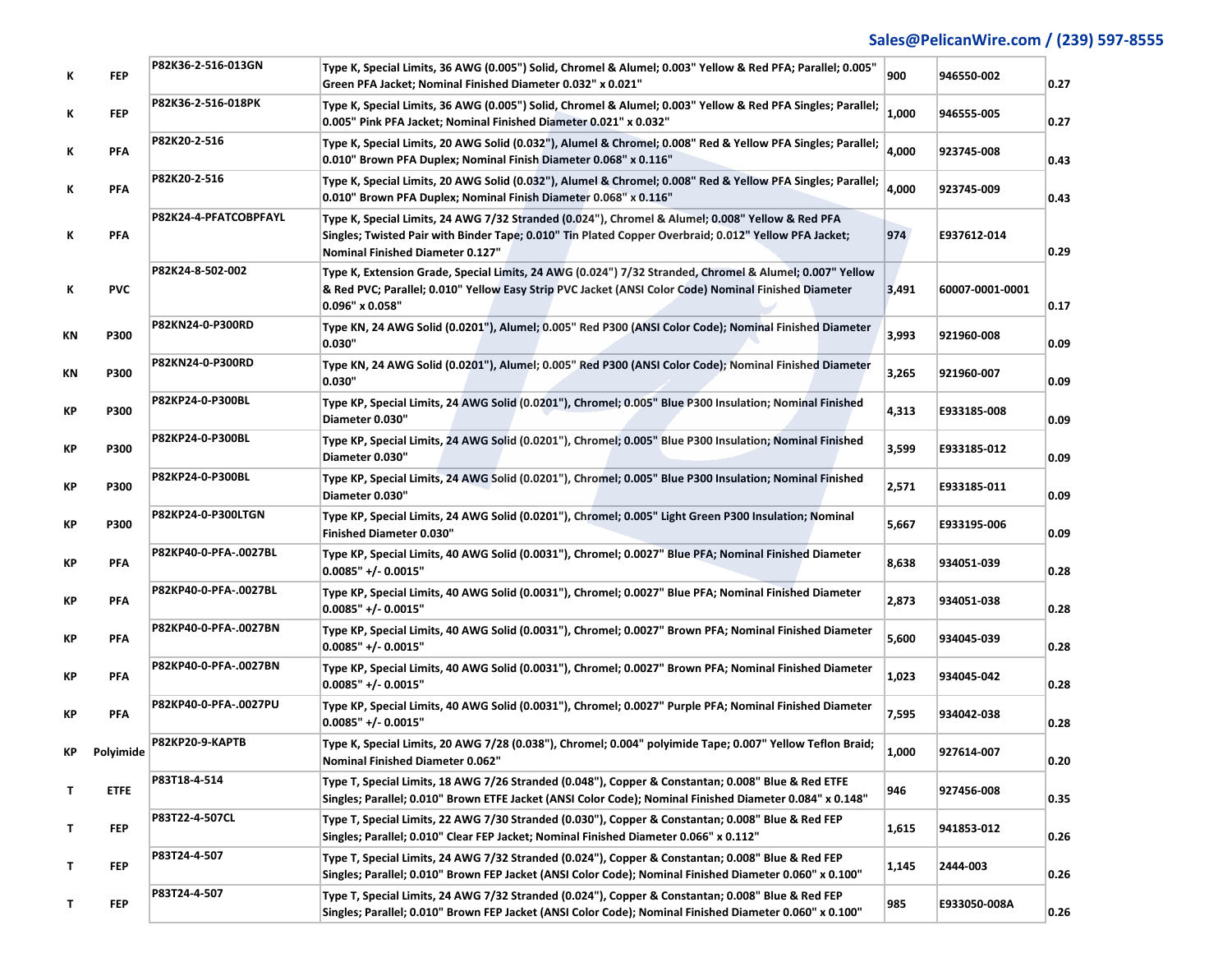| Τ      | <b>FFP</b>             | P83T30-2-FEPTWPRNJ     | Type T, Special Limits, 30 (0.010") Solid, Copper & Constantan; 0.005" Blue & Red FEP; Twisted Pair; No<br>Jacket; Nominal Finished Diameter 0.040"                                                                                                                       | 3,447 | E937487-006    | 0.10 |
|--------|------------------------|------------------------|---------------------------------------------------------------------------------------------------------------------------------------------------------------------------------------------------------------------------------------------------------------------------|-------|----------------|------|
| T.     | PFA                    | P83T24-2-516CLR        | Type T, Special Limits, 24 AWG Solid (0.0201"), Copper & Constantan; 0.008" Blue & Red PFA Singles;<br>Parallel; 0.012" Clear PFA Jacket; Nominal Finished Diameter 0.060" x 0.096"                                                                                       | 3,518 | 910728-009     | 0.27 |
| T.     | PFA                    | P83T24-2-516CLR        | Type T, Special Limits, 24 AWG Solid (0.0201"), Copper & Constantan; 0.008" Blue & Red PFA Singles;<br>Parallel; 0.012" Clear PFA Jacket; Nominal Finished Diameter 0.060" x 0.096"                                                                                       | 2,841 | 910728-011     | 0.27 |
| T.     | PFA                    | P83T24-2-516CLR        | Type T, Special Limits, 24 AWG Solid (0.0201"), Copper & Constantan; 0.008" Blue & Red PFA Singles;<br>Parallel; 0.012" Clear PFA Jacket; Nominal Finished Diameter 0.060" x 0.096"                                                                                       | 1,991 | 910728-010     | 0.27 |
| T.     | Polyimide              | P83T22-4-513           | Type T, Special Limits, 22 AWG (0.030") 7/30 Stranded, Copper & Constantan; 0.004" Blue & Red Colored<br>polyimide Tape; Parallel; 0.004" Clear polyimide Tape Duplex; Nominal Finished Diameter 0.046" x 0.084"                                                          | 1,764 | X934792-020    | 0.37 |
| T.     | <b>PVC</b>             | P83T26-2-505           | Type T, Special Limits, 26 AWG Solid (0.0159"), Copper & Constantan; 0.013" Blue & Red PVC Singles;<br>Parallel; Ripcord Construction; Nominal Finished Diameter 0.042" x 0.084"                                                                                          | 994   | 58331-0001-013 | 0.14 |
| T.     | <b>PVC</b>             | P83T30-2-502BN         | Type T, Special Limits, 30 AWG Solid (0.010"), Copper & Constantan; 0.007" Blue & Red PVC Singles; Parallel;<br>0.006" Brown PVC Jacket (ANSI Color Code); Nominal Finished Diameter 0.036" x 0.060"                                                                      | 900   | E937410-011    | 0.10 |
| T.     | <b>PVC</b>             | P83TCOMPPVCWT          | Type T, Special Limits, 32 AWG (0.008") Solid TN Constantan; 30 AWG (0.010") Solid TP Copper; 0.007" PVC<br>Singles (1 TN 32 Red, 1 TP 30 Green, 1 TP 30 Black); Cabled; 0.015" White PVC Jacket; Nominal Finish<br>Diameter 0.082"                                       | 1,610 | E940024-012    | 0.13 |
| Τ.     | Tape/GB                | P83T24-4-310-005YL     | Type T, Special Limits, 24 AWG 7/32 Stranded (0.024"), OFHC Copper & Constantan; 0.004" Skive Tape Wrap<br>Singles; 0.007" Blue & Red Teflon Glass Braid Singles; 0.002" Skive Tape Wrap & 0.008" Yellow TFE Tape<br>Wrap Jacket; Nominal Finish Diameter 0.066" x 0.112" | 3,185 | 922593-010     | 0.59 |
| ΤN     | PFA                    | P83TN28-9-PFARD        | Type T, 28 AWG 7/36 Stranded (0.015"), Constantan, 1.669 Ohms/ft +/-10%; 0.005" Red PFA Insulation;<br>Nominal Finished Diameter 0.025"                                                                                                                                   | 1,300 | 946824-002     | 0.11 |
| ТP     | Tape/GB                | P83TP24-9-SKIVE-TFE-GB | TP24-9-SKIVE TAPE/TFE-GLASS BRAID (BLUE)                                                                                                                                                                                                                                  | 1,850 | 934507-014     | 0.10 |
| TР     | Tape/GB                | P83TP24-9-SKIVE-TFE-GB | TP24-9-SKIVE TAPE/TFE-GLASS BRAID (BLUE)                                                                                                                                                                                                                                  | 1,000 | 934508-008     | 0.10 |
| E.     | PFA                    | P86E24-4-PFATCOBPFAPU  | Type E, Special Limits, 24 AWG 7/32 Stranded (0.024"), Chromel & Constantan; 0.008" Purple & Red PFA<br>Singles; Twisted Pair with Binder Tape; 0.010" Tin Plated Copper Overbraid; 0.012" Purple PFA Jacket;<br>Nominal Finished Diameter 0.127"                         | 1,382 | E937614-010    | 0.23 |
| EP     | <b>FFP</b>             | P86EP24-0-FEPVI        | Type EP, Special Limits, 24 AWG Solid (0.0201"), Chromel; 0.008" Violet FEP; Nominal Finished Diameter<br>0.036"                                                                                                                                                          | 2,121 | 923917-001     | 0.10 |
| B EXT  | <b>FEP</b>             | P85B24-5-507           | Type B, Extension Grade, 24 AWG Solid (0.0201"), Copper & Copper; 0.008" Gray & Red FEP Singles; Parallel; 980<br>0.010" Gray FEP Jacket (ANSI Color Code); Nominal Finished Diameter 0.056" x 0.092"                                                                     |       | E946268-001    | 0.25 |
| RS EXT | PFA                    | P84RSX26-7-516-SSOB    | Type RS, Extension Grade, 26 AWG 7/34 Stranded (0.019"), Copper & Alloy 11; 0.005" Black & Red PFA<br>Singles; Parallel; 0.005" Green PFA Jacket; 0.010" Stainless Steel Overbraid; Nominal Finished Diameter<br>0.059" x 0.088"                                          | 900   | 919890-013     | 2.10 |
|        | <b>RS EXT TFE Tape</b> | P84RSX30-5-508         | Type RSX, Extension Grade, 30 AWG Solid (0.010"), Copper & Alloy 11; 0.006" White & Red TFE Tape;<br>Twisted Pair; 0.006" Green TFE Tape; Nominal Finished Diameter 0.056"                                                                                                | 1,000 | 915130-013     | 0.15 |
|        | RS EXT TFE Tape        | P84RSX30-5-508         | Type RSX, Extension Grade, 30 AWG Solid (0.010"), Copper & Alloy 11; 0.006" White & Red TFE Tape;<br>Twisted Pair; 0.006" Green TFE Tape; Nominal Finished Diameter 0.056"                                                                                                | 1,000 | 915130-019     | 0.15 |
|        | RS EXT TFE Tape        | P84RSX30-5-508         | Type RSX, Extension Grade, 30 AWG Solid (0.010"), Copper & Alloy 11; 0.006" White & Red TFE Tape;<br>Twisted Pair; 0.006" Green TFE Tape; Nominal Finished Diameter 0.056"                                                                                                | 1,000 | 915130-020     | 0.15 |
|        | RS EXT TFE Tape        | P84RSX30-5-508         | Type RSX, Extension Grade, 30 AWG Solid (0.010"), Copper & Alloy 11; 0.006" White & Red TFE Tape;<br>Twisted Pair; 0.006" Green TFE Tape; Nominal Finished Diameter 0.056"                                                                                                | 1,000 | 915130-021     | 0.15 |
|        | RS EXT TFE Tape        | P84RSX30-5-508         | Type RSX, Extension Grade, 30 AWG Solid (0.010"), Copper & Alloy 11; 0.006" White & Red TFE Tape;<br>Twisted Pair; 0.006" Green TFE Tape; Nominal Finished Diameter 0.056"                                                                                                | 995   | 915130-016     | 0.15 |
|        | RS EXT TFE Tape        | P84RSX30-5-508         | Type RSX, Extension Grade, 30 AWG Solid (0.010"), Copper & Alloy 11; 0.006" White & Red TFE Tape;<br>Twisted Pair; 0.006" Green TFE Tape; Nominal Finished Diameter 0.056"                                                                                                | 940   | 915130-012     | 0.15 |